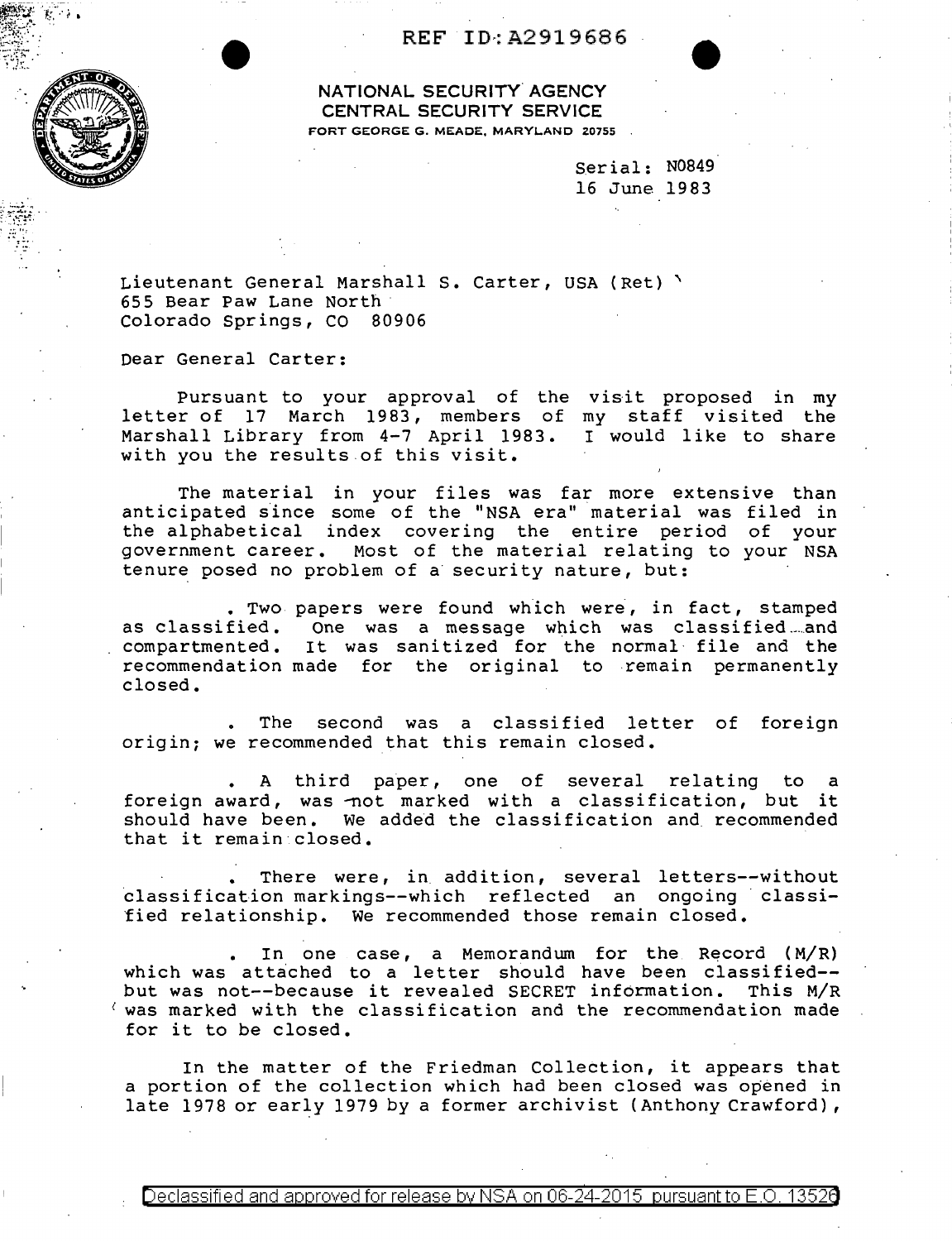## serial: N0849

apparently without authorization of any Library or Foundation officials. It was requested that portions of this material be closed again. In addition, two or three documents in this portion of the collection were stamped with a classification. We promised to provide the archivist with a paper to justify this closing action and we will do so.

*:I'* 

 $\dot{\gamma}$ 

...............

Messrs. Fred Hadsel, Royster Lyle, and John Jacob were most cooperative and I believe our visit was mutually beneficial. I do regret that some of the materials that were supposed to be closed were in fact opened to private researchers, but I understand that this was not a management decision.

The 28 April 1983 article in the New York Times by Philip Taubman, resulting from the disclosure of my letter to you of 17 March 1983, is more annoying than damaging and resulted in a number of phone calls from the press as well as queries from other government agencies and the Congress. I believe we can take this all in stride. Congress. I believe we can take this all

I know you share my desire that the useful relationship between NSA and the Library continue without interruption.

Best wishes,

of *Cich*<br> *M* LINCOLN D. FAURER<br>
Lieutenant General,<br>
Director, NSA/Chief, LINCOLN D. FAURER Lieutenant General, USAF Director, NSA/Chief, CSS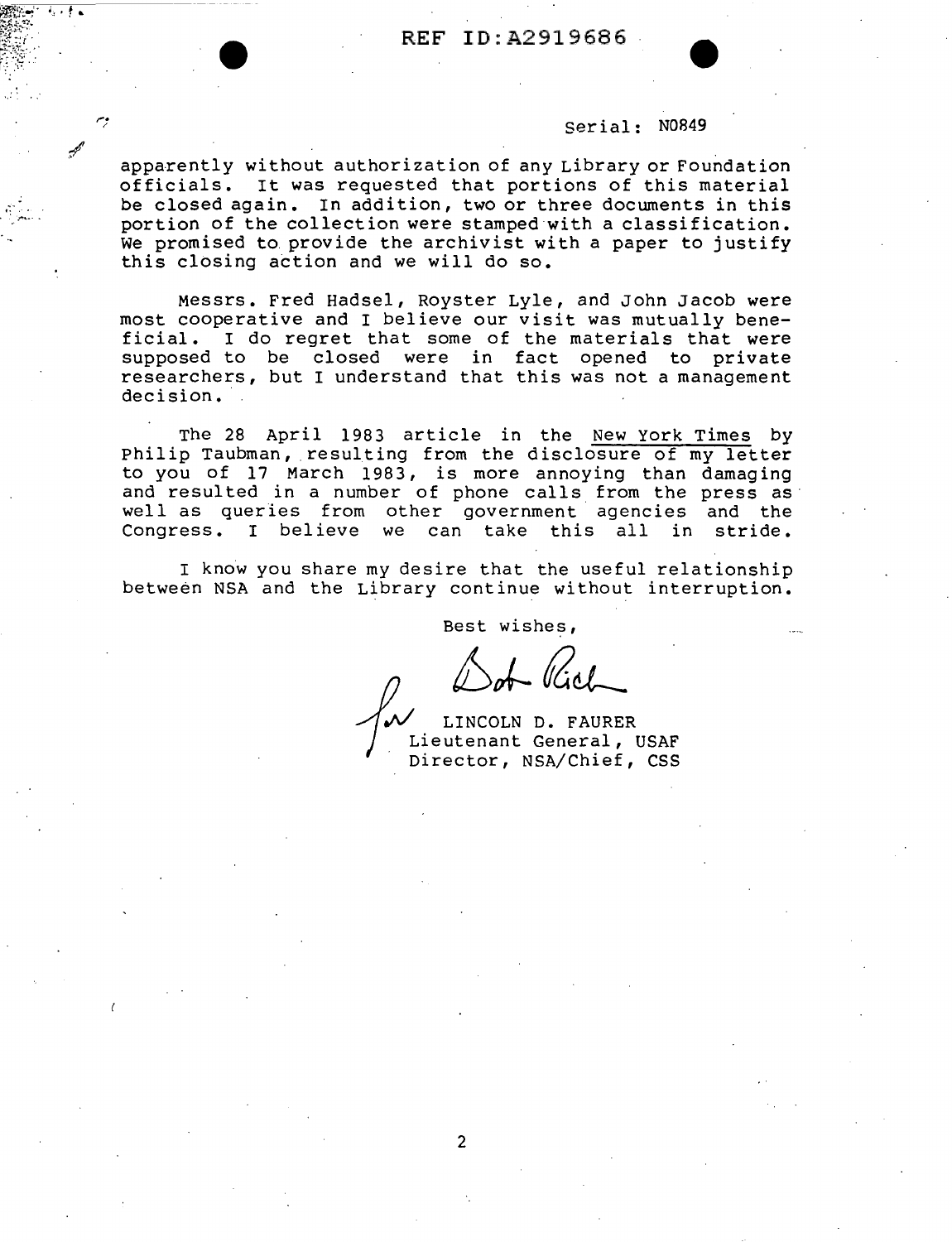Serial: N0849

 $\int_{\ell_{\ell}}^{\ell_{\ell}}\int_{\ell_{\ell}}^{\ell_{\ell}}$ 

919686

**\** 

cc: DIR D/DIR C/S EX REG LAO DOPP GC ODO T5 .  $\vee$ T54 *.:\_.,:;* :-·.-.1 :,. Q4. Q43

 $M/R: ~~+C)~~$  In a letter of 17 March 1983, to LTG Marshall S. Carter, USA (Ret), DIRNSA requested approval for Mike Levin, Q43, and Russ Fisher, T54, to visit the Marshall Library to review materials which had been seen by James Bamford in The materials were in the collections of<br>n and former Director Carter. Since Gen. William Friedman and former Director Carter. Carter had closed his collection following publication of The Puzzle Palace, we asked his permission to see it and he granted that permission. On 28 April 83, Gen. Carter told the undersigned that his collection was supposed to have been closed all along, except to Forrest Pogue (the Gen George S. Marshall biographer). He had not authorized the library to open it to anyone else.

(FOUO) The visit went as planned, with Levin and Fisher arriving at Lexington on the afternoon of the 4th of<br>April 1983. The visit started with discussions in the The visit started with discussions in the office of Royster Lyle, Curator of Collections, and proceeded to the vault, where Archivist, John Jacob, had arranged the Carter correspondence collection on tables for our review. The collection is a massive group of files, some by subject matter (e.g. the NSA years 1965-1969) but most by alphabetical index covering the entire period of Gen. Carter's government career starting with West Point through his retirement in 1969. To catch all possible items of interest in the NSA period we had to go through the alphabet.

-+s+ Upon completion of the Carter papers we reviewed some of the Friedman papers, particularly those that were supposed to have been closed. Of particular interest was the correspondence between Friedman and Boris Haqelin

A memo relating to this closure action is at Tab A (Anthony Crawford to Gen. Carter, Dec 6, 1976).  $\angle$  A background memo by Lou Benson (now M509) on the same matter is at Tab B. This review was also in the vault. PL 86-36/50 USC 3605 EO 3.3b(3)

> Classified By NSA/CSSM 123-2 Declassity On: Originating Agency's Determination Required